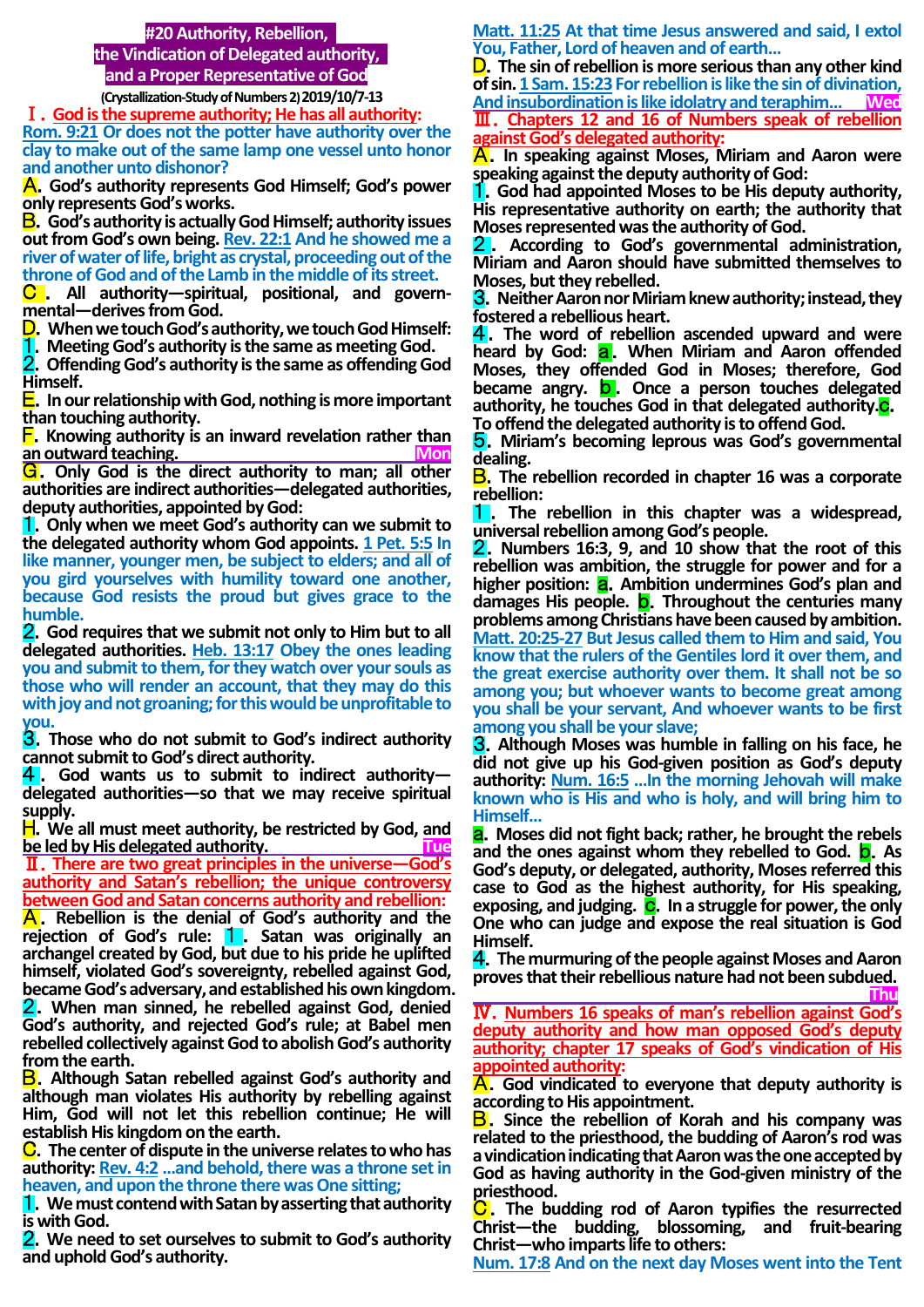**of the Testimony, and there was the rod of Aaron for the house of Levi: it had budded; it even put forth buds and produced blossoms and bore ripe almonds.**

1.**Christ, the greatest budding rod in the universe, imparts life to others; He always flows out life to enliven others.**

2.**Today Christ is still budding and we are the fruit, the almonds, of His budding.**

D.**In typology a rod signifies authority:**

1.**In Numbers 17 the rods represented the leaders of the twelve tribes, and Aaron's rod represented the tribe of Levi** 2.**It was God's intention that the budding of a dead rod would cause the murmurings of the people to cease.**

3.**Through the budding of the rod, God spoke to the Israelites and also to Aaron.**

E.**The budding rod signifies our experience of Christ in His resurrection as our authority in the God-given ministry:**

1.**The budding, blossoming, fruit-yielding rod signifies the resurrection life of Christ with its authority.** 

**John 11:25 Jesus said to her, I am the resurrection and the life; he who believes into Me, even if he should die, shall live;**

**2.** Resurrection is the basis of authority: **a**. The budding **rod indicates that authority is based on resurrection.** b.

**The basis of God's appointment of authority is resurrection.**  c.**The basis of God's vindication of His appointed authority is resurrection.** 

Ⅴ.**One who has been appointed by God to be a deputy authority must be a proper representative of God:**

**2 Cor. 5:20On behalf of Christ then we are ambassadors, as God entreats you through us; we beseech you on behalf of Christ, Be reconciled to God.**

A . **In Exodus and in Numbers 12 and 16, Moses represented God in a proper way.**

B.**We need to learn a serious lesson from the one time that Moses failed to represent God:**

1.**In striking the rock twice and in calling the people rebels, Moses did not sanctify God in the sight of the people of Israel: <b>a**. To sanctify God is to make Him holy, that is, **separate from all the false gods; to fail to sanctify God is to make Him common. b.** In being angry with the people and **in wrongly striking the rock twice, Moses failed to sanctify God.** c.**In being angry when God was not angry, Moses failed to represent God rightly in His holy nature, and in striking the rock twice, he did not keep God's word in His**  economy. **d.** Moses offended both God's holy nature and **His divine economy; he condemned the people as rebels, but he was the one who rebelled against God's word.**

2.**In all that we say and do concerning God's people, our attitude must be according to God's holy nature, and our actions must be according to His divine economy.**

C . **The apostle Paul was an ambassador of Christ, representing God:** 

**1** . A new covenant minister is one who has been **authorized with the heavenly authority to represent the highest authority.**

2.**Paul exercised his apostolic authority not for ruling over the believers but for building them up.**

3.**Paul exercised the authority inherent in his apostleship by teaching, by engaging in spiritual warfare, by moving within the measure of God's rule, and by his jealousy for Christ over the believers.**

**2 Cor. 10:13But we will not boast beyond our measure but according to the measure of the rule which the God of measure has apportioned to us, to reach even as far as you.** D.**A person who represents God rightly must submit** 

**authority, realize that in himself he has no authority, and be a person in resurrection, living in the resurrection life of Christ.** Sat

## **Crucial Point**⑴**:Learn to be subject to God and the deputy authority God has set and set up the opposite testimony to Satan**

**OL1:When we touch God's authority, we touch God Himself. Knowing authority is an inward revelation rather than an outward teaching. OL2:Only God is the direct authority to man; all other authorities are indirect authorities—delegated authorities, deputy authorities, appointed by God: Only when we meet God's authority can we submit to the delegated authority whom God appoints. OL3: God requires that we submit not only to Him but to all delegated authorities. OL4: God wants us to submit to indirect authority—delegated authorities—so that we may receive spiritual supply.**

**There are two principles in the universe—God's authority and Satan's rebellion….Although a rebellious person can preach, Satan will laugh, because the principle of Satan is there in the preaching. Service is ever attendant to authority….We who serve God must gain this basic understanding at some time. It is like touching electricity. Once one touches it, he will never be careless with it. In the same way, once a man meets God's authority and is smitten by it, his eyes will be enlightened.**

**No one dares to say that he would not submit to the Lord's authority. But there is also the authority of the members in coordination that we have to submit to. We have to realize that all the members are joined together….Sometimes the Lord uses one member directly. At other times, the Lord uses a member to supply another member. When the head directs the eyes to see, the whole body takes the seeing of the eyes as its own seeing because when the eyes see, the whole body sees. This delegated**

**function, which is deputy authority, is also the authority of the Head. If any other members think that they can see for themselves, they are in rebellion. We cannot be so foolish as to think that we are almighty.** 

## **Application to the young people and college students**

**Authority is God Himself and it is for order, harmony and supply. Since God recovers His authority through the church, the church needs to take initiative to be subject to God's authority and set up the opposite testimony to Satan.** 

**There is the authority of the head in the body and also the deputy authority of each members by the order from the head. Not all the members of the body see, but the eyes see. Not all the members of the body hear, but the ears hear. The members like eyes, ears and month function under the order of the head and are entrusted each function. They are the deputy authority. All the members need to learn to subject to the head and to the deputy authority.** 

**Students, please learn to be subject to the deputy authority like your parents and school teachers. The rebellious nature in you is actually not yourself, but the sin, which is the nature of Satan who dwells in your flesh. Because those who revel are those who follow Satan, so please call upon the name of the Lord and be desperate to pray like this, "Oh, Lord Jesus. Satan was an archangel but due to his pride, he became the devil, Satan. Lord, have mercy on me that I would not become the follower of Satan.**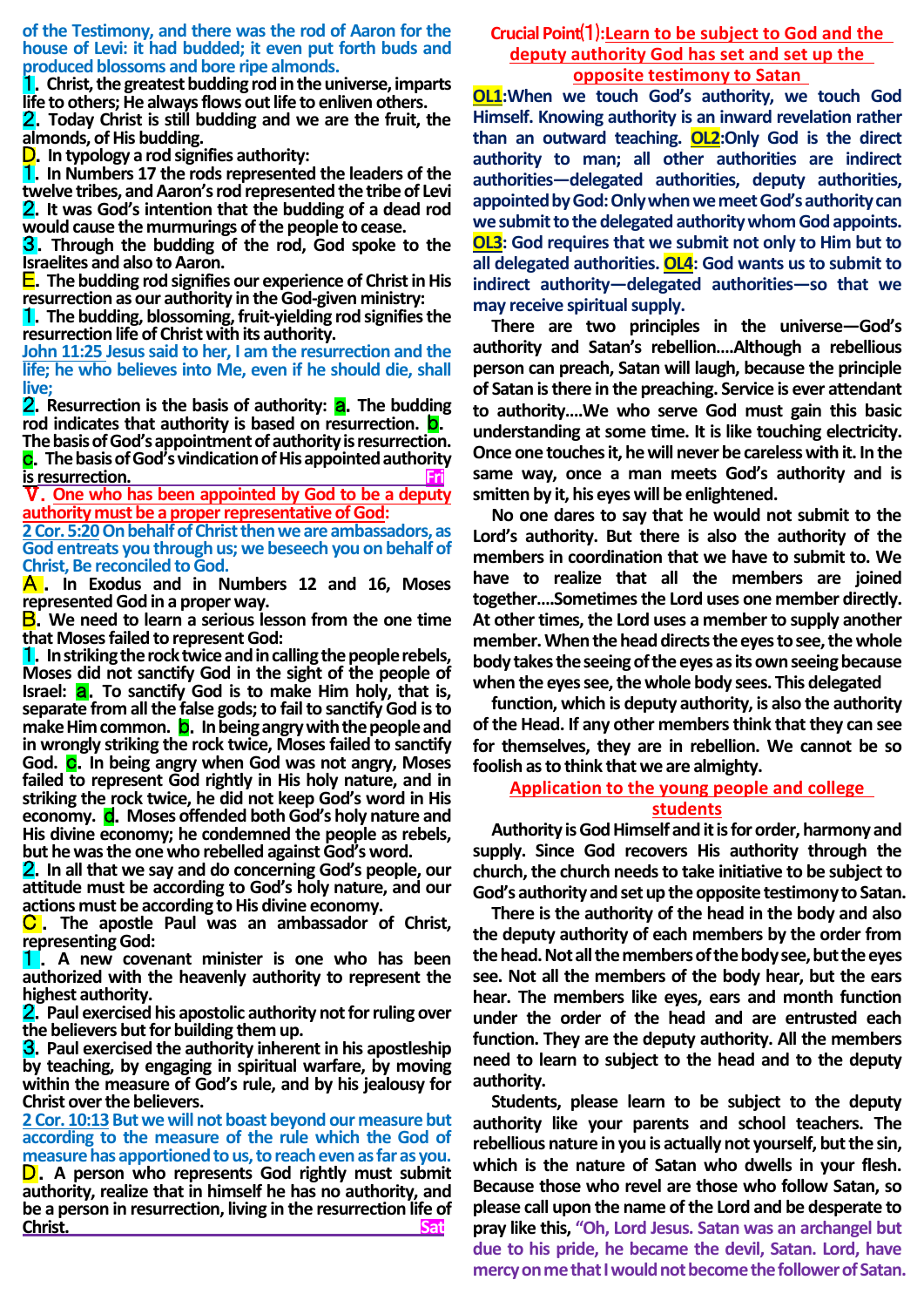**I recognize and declare that God has all authority by setting the opposite testimony to the devil. Moreover, I will subject myself to the deputy authority God appointed at my school, family and the church.".** 

# **Crucial Point**⑵**:Satan was originally an archangel but**

**due to his pride he rebelled against God, became Satan the devil. By denying self, dealing the rebellion within and subject to God and the deputy authority,** 

# **we are blessed by God.**

OL1:**There are two great principles in the universe—God's authority and Satan's rebellion; the unique controversy between God and Satan concerns authority and rebellion:** OL2:S**atan was originally an archangel created by God, but due to his pride he uplifted himself, violated God's sovereignty, rebelled against God, became God's adversary, and established his own kingdom.**

OL3:**Chapters 12 and 16 of Numbers speak of rebellion against God's delegated authority.**

**God has only one goal in the church, which is to manifest His authority in the universe. We can see God's authority from the coordination in the church. God exercises the utmost of His strength to uphold His authority. His authority is stronger than anything else. We who are so self-confident, but who are in reality so blind, have to come face-to-face at least once with God's authority. Only when we are broken can we come into submission….Only when a man meets God's authority will he submit to the deputy authority whom God appoints.** 

**In Numbers 16 there are two rebellions. In verses 1 through 40 we have the rebellion of the leaders, whereas in verses 41 through 50 we have**

**the rebellion of the whole assembly. A spirit of rebellion is contagious…. [The whole assembly] saw with their own eyes fire coming forth from God to consume the two hundred fifty incense burners. Yet they still rebelled. They even accused Moses of killing them. Moses and Aaron could not open the earth; it was God who opened it. Moses could not consume people with fire; it was the fire that proceeded from Jehovah God that judged the people. Some men only see through their own eyes…. Such people are very bold; they are not afraid even when they see judgment, because they do not have the knowledge of authority. This is a very dangerous matter. When the**

**whole assembly attacked Moses and Aaron, the glory of God appeared, proving that authority is from God. God came forth to judge. A plague broke out, and 14,700 died. Moses was quick in his spiritual sensation; he immediately ordered Aaron to take the censer, put fire in it, and place incense on it to make propitiation for the assembly. Aaron stood between the dead and the living, and the plague was stopped.** 

**God can bear His people's ten murmurings in the wilderness. But He**

**cannot bear His authority being offended. God can bear many sins and can even pardon them. Once rebellion appears, however, God cannot tolerate it, for rebellion is according to the principle of death. It is according to the principle of Satan. For this reason, the sin of rebellion is more serious than any other kind of sin. Whenever someone opposes authority, God immediately comes in to** 

**judge. How solemn a matter this is!**

#### **Application to the young working saints and graduate students**

**You as the young working saint or the researcher in the graduate school, should know that the rebellion is to deny God's authority and God never tolerates any rebellion. God can overlook many sins of the people of Israel, but did not tolerate their rebellion at all. God immediately came into the scene and dealt with the rebellion. Because rebellion is the principle of Satan and it overturns God's authority, it is more serious than any sin.**

**You should not rebel against your boss. Even if your boss has less ability it cannot be a reason for you to rebel. In the company, you need to be aggressive to go forward to gain the profit. But even if your boss was a negative person and**  could not push the department forward, you still should be **subject to him and go forward according to your measure. Even with such an inconsistent environment apparently, if you could deal with the rebellion within you, the situation would get simplified.**

**Please put your thought which came from rebellion on the cross and perform according to the company's direction and your boss's direction. Then you'll receive supply from God and the deputy authority and your performance will be blessed.** 

**Prayer**:**"Oh Lord Jesus, let me realize that rebellionismore serious than sin. Deal with rebellion within. I will not criticize or rebel against the direction that my company or boss has set but put my thought which comes from rebellion on the cross. Bless my work by my submitting to God and the deputy authority. Amen!"**

**Crucial Point**⑶**:The deputy authority of Aaron is based on resurrection. Experience the resurrection of Christ and have deputy authority. A person with delegated**

**authority must submit to God and represent God** 

**rightly.**

**OL1:** The budding rod of Aaron typifies the resurrected **Christ—the budding, blossoming, and fruit-bearing Christ—who imparts life to others.**

**OL2: Christ, the greatest budding rod in the universe, imparts life to others; He always flows out life to enliven others.**

**OL3: The budding rod signifies our experience of Christ in His resurrection as our authority in the God-given ministry.**

**OL4: A person who represents God rightly must submit to authority (Matt. 8:8-9), realize that in himself he has no authority (28:18; 2 Cor. 10:8; 13:10), and be a person in resurrection, living in the resurrection life of Christ**

**God commanded the twelve leaders to take twelve rods according to the twelve tribes of Israel, and put them in the Tent of Meeting before the Ark. Then He said, "And the rod of the man whom I choose shall bud" (Num. 17:5).Arod is a piece of wood. It is a branch that has been stripped of its leaves and roots. It once was living but now has become dead. It once derived its sap from the tree, being able to blossom and bear fruit, but now has become dead. All twelve rods were leafless, rootless, dry, and dead. Whichever onebudded was the one that was chosen by God. Here we see that resurrection isthe basis of God's selection. It is also the basis of authority.**